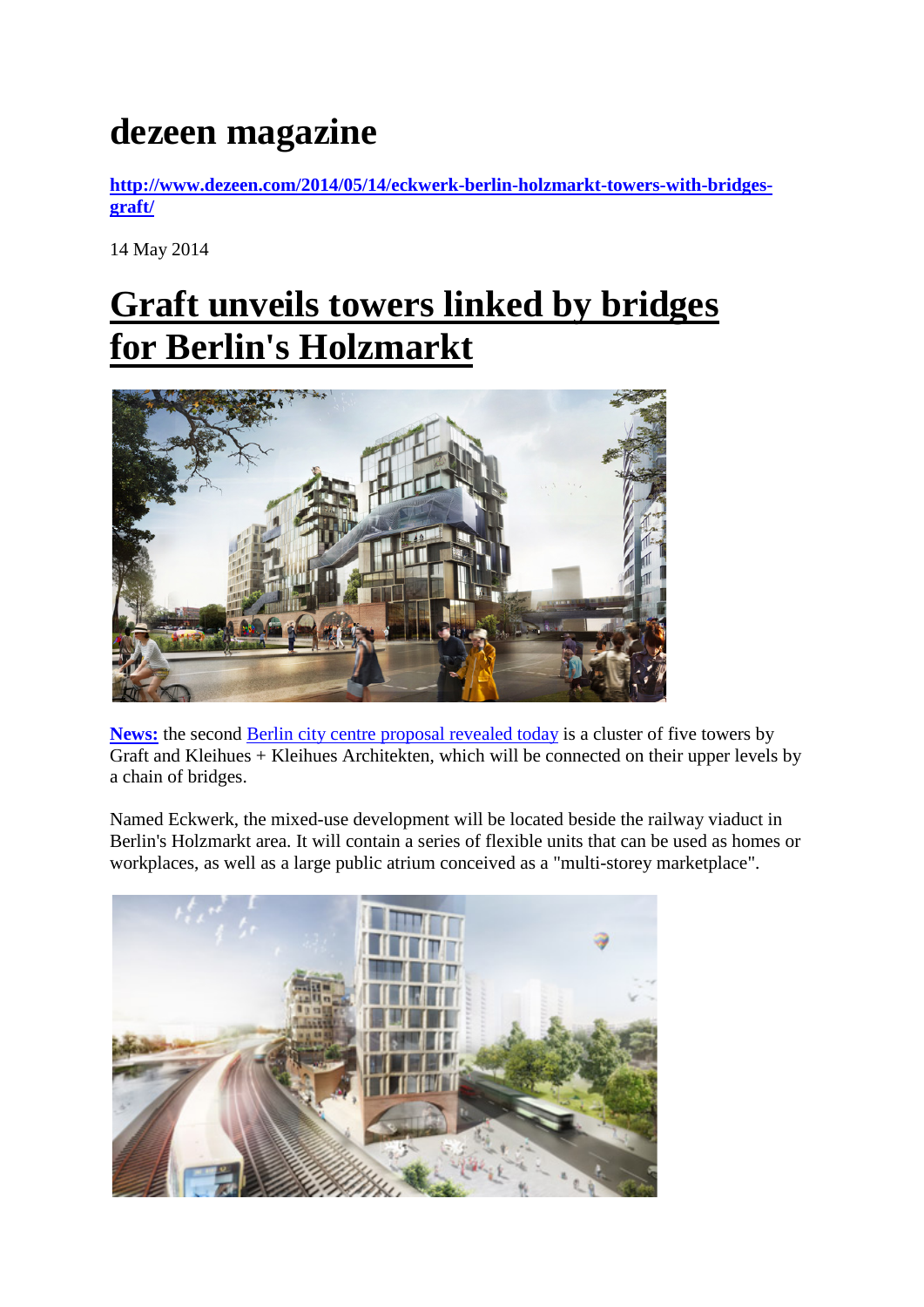[Graft](http://www.graftlab.com/) – who has offices in California, Berlin and Beijing – teamed up with German firm [Kleihues + Kleihues Architekten](http://www.kleihues.com/) to develop a building that they claim will "find answers to the social, economic and ecological questions of our times" by integrating residential and commercial activities.

The five towers will vary in height, but will all be connected by publicly accessible bridges. Known as the "experience path", the route is designed to offer residents and visitors a place to stroll with views over the city and the nearby Spree river.



The base of the development will comprise a two-storey podium modelled on the vaulted brickwork structure of the nearby viaduct. Its surface will accommodate a multi-level terrace sheltered beneath a steel and glass canopy, which is also expected to become an informal workplace.

"The central idea is to create an inspiring and vivid place which sets new benchmarks with respect to the relationship between work and living as well as between public life and privacy," said Graft in a statement.

The exterior of each tower will be clad in wood, intended to reference the history of Holzmarkt as a lumber market.

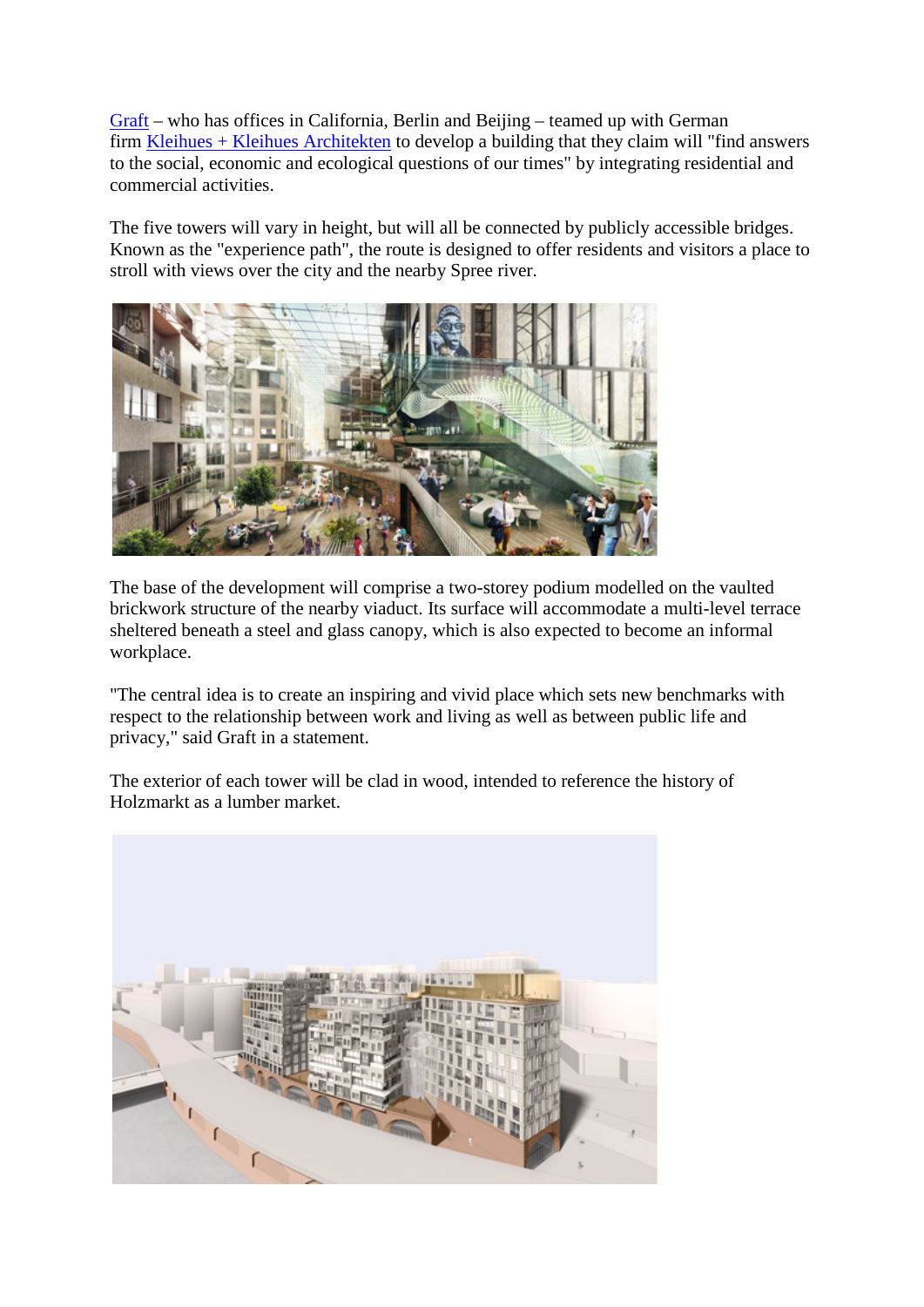Construction of Eckwerk is set begin on site in 2015, becoming the latest in [a string of major](http://www.dezeen.com/tag/berlin/)  new [buildings underway in the German capital.](http://www.dezeen.com/tag/berlin/) This morning [J Mayer H unveiled designs for](http://www.dezeen.com/2014/05/14/j-mayer-h-volt-berlin-shopping-centre-skydiving-surfing/)  [a new Berlin shopping centre,](http://www.dezeen.com/2014/05/14/j-mayer-h-volt-berlin-shopping-centre-skydiving-surfing/) while [Frank Gehry is working on a skyscraper](http://www.dezeen.com/2014/02/03/frank-gehry-berlin-tallest-skyscraper-hines/) and [OMA is](http://www.dezeen.com/2014/03/26/oma-wins-axel-springer-office-competition/)  [expanding the headquarters of multimedia firm Axel Springer.](http://www.dezeen.com/2014/03/26/oma-wins-axel-springer-office-competition/)

Here's a project description from Graft and Kleihues + Kleihues Architekten:

## **ECKWerk Design**

Under the framework of open dialog the two architecture firms Graft and Kleihues + Kleihues, as well as the Genossenschaft für urbane Kreativität (Cooperative for urban Creativity) developed an exemplary complex of buildings which seeks to find answers to the social, economic and ecological questions of our times.

The central idea is to create an inspiring and vivid place which sets new benchmarks with respect to the relationship between work and living as well as between public life and privacy. Start of construction is planned for 2015 on the northern part of the Holzmarkt- area along the Spree which was home to the legendary Bar 25 up until 2011.

The design for the so-called Eckwerk takes on the characteristics and qualities of the location. In particular, it refers to the Stadtbahnviadukt, which runs like a golden thread through the centre of the city and gives identity to the property at hand. The base of the design is a pedestal which aligns with the streets stretching out as a backdrop, follows the progression of the viaduct in a two-storey fashion and, on the northern side, expands vertically in topographic steps.



Inspired by the materiality and the form language of the viaduct, a place of interaction which goes beyond the building itself is created between the latter and the pedestal in the form of an alley from which the main entrances can be reached and from which public functions can be accessed.